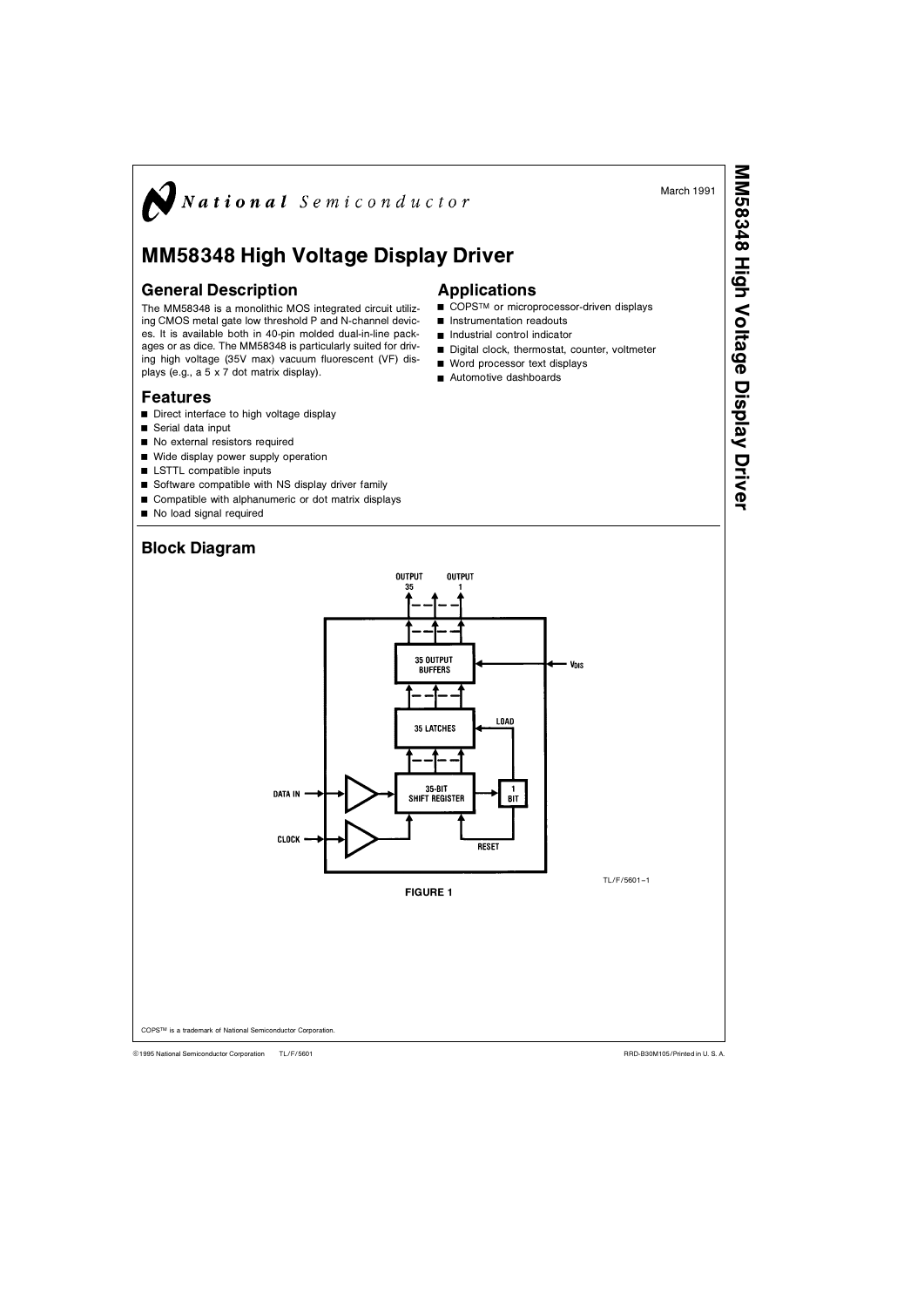| <b>Absolute Maximum Ratings</b><br>If Military/Aerospace specified devices are required,                                     |                                                                                                                                                      |                                                  | <b>Operating Conditions</b><br>Min                                                          |                                     |     |                |            |       | Units         |
|------------------------------------------------------------------------------------------------------------------------------|------------------------------------------------------------------------------------------------------------------------------------------------------|--------------------------------------------------|---------------------------------------------------------------------------------------------|-------------------------------------|-----|----------------|------------|-------|---------------|
|                                                                                                                              | please contact the National Semiconductor Sales                                                                                                      |                                                  | Supply Voltage (V <sub>DD</sub> )<br>$V_{SS} = 0V$                                          |                                     |     | 4.5            | 5.5        |       | V             |
|                                                                                                                              | Office/Distributors for availability and specifications.                                                                                             |                                                  |                                                                                             | Display Voltage (V <sub>DIS</sub> ) |     | $-30$<br>$-10$ |            |       | V             |
|                                                                                                                              | $V_{DD}$ + 0.3V to $V_{SS}$ – 0.3V<br>Voltage at Any Input Pin                                                                                       |                                                  |                                                                                             | Temperature Range                   |     | $-40$<br>$+85$ |            |       | °C            |
| $V_{DD} +  V_{DIS} $                                                                                                         | Voltage at Any Display Pin                                                                                                                           | $V_{DD}$ to $V_{DD}$ - 36.5V<br>36.5V            |                                                                                             |                                     |     |                |            |       |               |
|                                                                                                                              | Storage Temperature                                                                                                                                  | $-65^{\circ}$ C to $+150^{\circ}$ C              |                                                                                             |                                     |     |                |            |       |               |
|                                                                                                                              | Power Dissipation at 25°C                                                                                                                            |                                                  |                                                                                             |                                     |     |                |            |       |               |
|                                                                                                                              | Molded DIP Package, Board Mount                                                                                                                      | $2.28W*$                                         |                                                                                             |                                     |     |                |            |       |               |
|                                                                                                                              | Molded DIP Package, Socket Mount                                                                                                                     | 2.05W**<br>$\theta_{\text{JA}} = 46^{\circ}$ C/W |                                                                                             |                                     |     |                |            |       |               |
|                                                                                                                              | *Molded DIP Package, Board Mount,<br>Derate 21.7 mW°C Above 25°C                                                                                     |                                                  |                                                                                             |                                     |     |                |            |       |               |
|                                                                                                                              | **Molded DIP Package, Socket Mount,<br>Derate 19.6 mW/°C Above 25°C                                                                                  | $\theta_{JA} = 51^{\circ}$ C/W                   |                                                                                             |                                     |     |                |            |       |               |
|                                                                                                                              | Junction Temperature                                                                                                                                 | $130^{\circ}$ C                                  |                                                                                             |                                     |     |                |            |       |               |
| Lead Temperature                                                                                                             | (Soldering, 10 seconds)                                                                                                                              | 260°C                                            |                                                                                             |                                     |     |                |            |       |               |
|                                                                                                                              | <b>DC Electrical Characteristics</b><br>$T_A = -40^{\circ}$ C to +85°C, V <sub>DD</sub> = 5V ±0.5V, V <sub>SS</sub> = 0V unless otherwise specified. |                                                  |                                                                                             |                                     |     |                |            |       |               |
| Symbol                                                                                                                       | Parameter                                                                                                                                            | <b>Conditions</b>                                |                                                                                             |                                     | Min | Typ            | Max        |       | Units         |
| l <sub>DD</sub>                                                                                                              | <b>Power Supply Currents</b>                                                                                                                         |                                                  | $V_{IN} = V_{SS}$ or $V_{DD}$ , $V_{DD} = 5.5V$ ,<br>$V_{SS} = 0V$ , $V_{DIS}$ Disconnected |                                     |     |                | 150        |       | μA            |
| <sup>I</sup> DIS                                                                                                             |                                                                                                                                                      |                                                  | $V_{DD} = 5.5V, V_{SS} = 0V,$                                                               |                                     |     |                |            |       |               |
|                                                                                                                              |                                                                                                                                                      | $V_{\text{DIS}} = -30V$ , All Outputs Low        |                                                                                             |                                     |     |                | 10         |       | mA            |
| $V_{IL}$                                                                                                                     | Input Logic Levels                                                                                                                                   |                                                  |                                                                                             |                                     |     |                | 0.8        |       | V             |
|                                                                                                                              | DATA IN, CLOCK                                                                                                                                       |                                                  |                                                                                             |                                     |     |                |            |       |               |
| V <sub>IH</sub>                                                                                                              | Logic '0'<br>Logic '1'                                                                                                                               |                                                  |                                                                                             |                                     | 2.4 |                |            |       | V             |
| <sup>I</sup> IN                                                                                                              | Input Currents DATA IN, CLOCK                                                                                                                        |                                                  | $V_{IN} = 0V$ or $V_{DD}$                                                                   |                                     |     |                | 10         |       | μA            |
| $C_{IN}$                                                                                                                     | Input Capacitance DATA IN, CLOCK                                                                                                                     |                                                  |                                                                                             |                                     |     |                | 15         |       | рF            |
| $R_{OFF}$                                                                                                                    | Display Output Impedances                                                                                                                            |                                                  |                                                                                             |                                     |     |                |            |       |               |
|                                                                                                                              | Output Off (Figure 3a)                                                                                                                               |                                                  | $V_{DD} = 5.5V, V_{SS} = 0V$<br>$V_{\text{DIS}} = -10V$                                     |                                     |     |                | 250        |       | k $\Omega$    |
|                                                                                                                              |                                                                                                                                                      | $V_{DIS} = -20V$                                 |                                                                                             |                                     | 60  |                | 300        |       | kΩ            |
|                                                                                                                              |                                                                                                                                                      | $V_{\text{DIS}} = -30V$                          |                                                                                             |                                     | 65  |                | 400        |       | kΩ            |
| $R_{ON}$                                                                                                                     | Output On (Figure 3b)                                                                                                                                |                                                  | $V_{DIS} = -10V$<br>$V_{\text{DIS}} = -20V$                                                 |                                     |     | 700<br>600     | 800<br>750 |       | $\Omega$<br>Ω |
|                                                                                                                              |                                                                                                                                                      | $V_{\text{DIS}} = -30V$                          |                                                                                             |                                     |     | 500            | 680        |       | Ω             |
| V <sub>DOL</sub>                                                                                                             | Display Output Low Voltage                                                                                                                           |                                                  | $V_{DD} = 5.5V$ , $I_{OUIT} =$ Open Circuit,                                                |                                     |     |                |            |       |               |
|                                                                                                                              |                                                                                                                                                      |                                                  | $-30V \le V_{DIS} \le -10V$                                                                 |                                     |     | $V_{DIS}$ + 2  |            |       | V             |
|                                                                                                                              | <b>Note 1:</b> 74LSTTL $V_{OH} = 2.7V \otimes I_{OUT} = -400 \mu A$ , TTL $V_{OH} = 2.4V \otimes I_{OUT} = -400 \mu A$ .                             |                                                  |                                                                                             |                                     |     |                |            |       |               |
|                                                                                                                              | AC Electrical Characteristic $T_A = -40^{\circ}C$ to $+85^{\circ}C$ , $V_{DD} = 5V \pm 0.5V$                                                         |                                                  |                                                                                             |                                     |     |                |            |       |               |
| Symbol                                                                                                                       | Parameter                                                                                                                                            | Conditions                                       |                                                                                             | Min                                 | Тур |                | мах        | Units |               |
| tc                                                                                                                           | Clock Input Frequency                                                                                                                                | (Notes 2 and 3)                                  |                                                                                             |                                     |     |                | 1.0        |       | MHz           |
| tμ                                                                                                                           | Clock Input High Time                                                                                                                                |                                                  |                                                                                             | 300                                 |     |                |            |       | ns            |
| tL                                                                                                                           | Clock Input Low Time                                                                                                                                 |                                                  |                                                                                             | 300                                 |     |                |            |       | ns            |
| Data Input Set-Up Time<br>t <sub>DS</sub>                                                                                    |                                                                                                                                                      | 100                                              |                                                                                             |                                     |     |                |            |       | ns            |
| Data Input Hold Time<br>t <sub>DH</sub>                                                                                      |                                                                                                                                                      |                                                  |                                                                                             | 100                                 |     |                |            |       | ns            |
| Note 2: AC input waveform specification for test purpose: $t_r \le 20$ ns, $t_f \le 20$ ns, f = 1 MHz, 50% ± 10% duty cycle. |                                                                                                                                                      |                                                  |                                                                                             |                                     |     |                |            |       |               |
|                                                                                                                              | Note 3: Clock input rise and fall times must not exceed 5 $\mu$ s.                                                                                   |                                                  |                                                                                             |                                     |     |                |            |       |               |
|                                                                                                                              |                                                                                                                                                      | 2                                                |                                                                                             |                                     |     |                |            |       |               |
|                                                                                                                              |                                                                                                                                                      |                                                  |                                                                                             |                                     |     |                |            |       |               |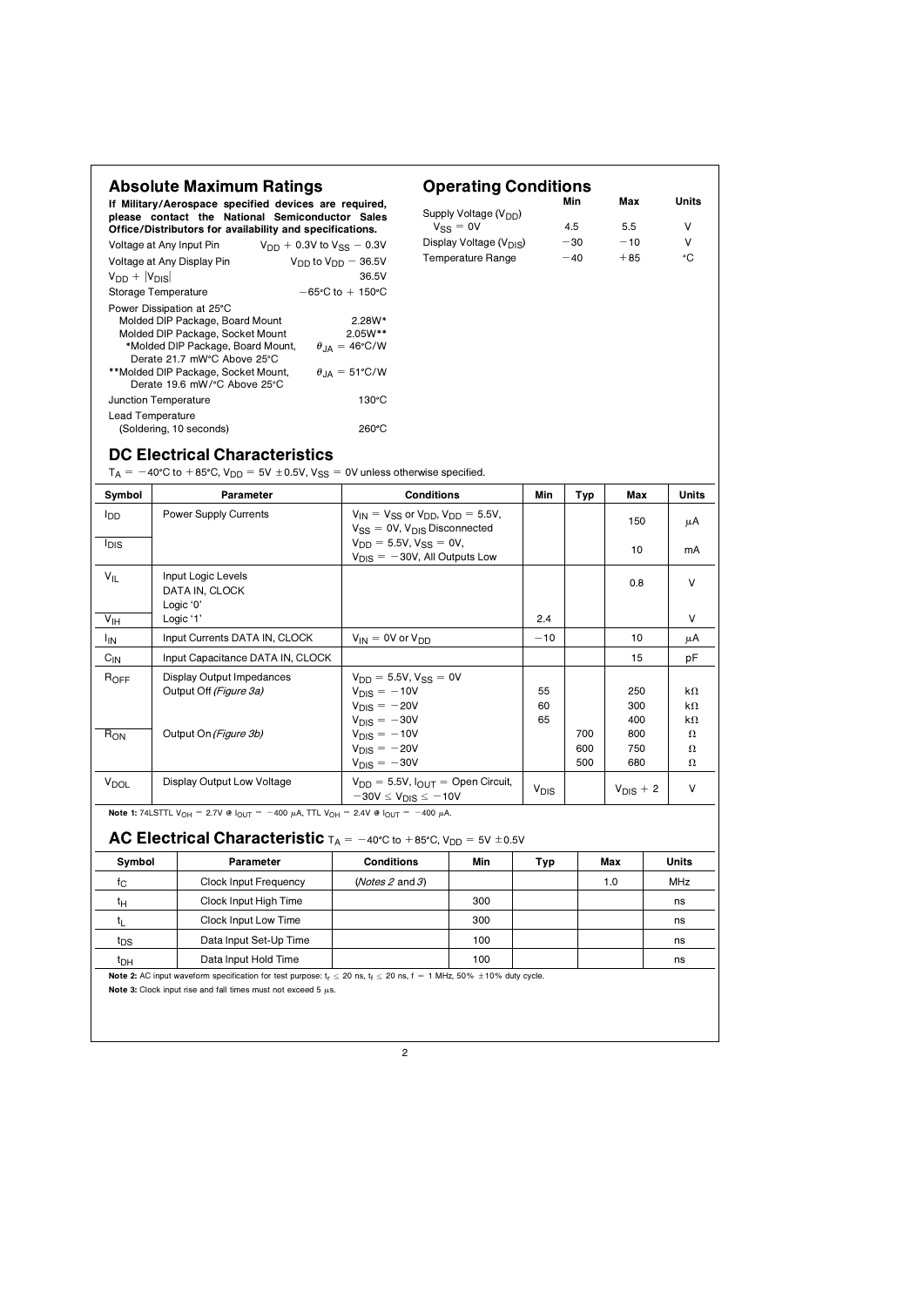



# Functional Description

This product is specifically designed to drive multiplexed or non-multiplexed high voltage alphanumeric or dot matrix vacuum fluorescent (VF) displays. Character generation is done externally in the microprocessor, with a serial data path to the display driver. The MM58348 uses two signals, DATA IN and CLOCK, with a format of a leading "1" followed by the 35 data bits, hence allowing data transfer without an additional signal. A block diagram of the MM58348 is shown in Figure 1.

Figure 2 shows the pinout of the MM58348 device, where output 1 (pin 18) is equivalent to bit 1, (i.e., the first bit of



data to be loaded into the shift register following the start bit). A logic "1" at the input will turn on the corresponding display digit/segment/dot output.

A significant reduction in discrete board components can be achieved by use of the MM58348 because external pulldown resistors are not required. Due to the nature of the output stage both its on and off impedance values vary as a function of the display voltage applied. However, Figure 3a and  $3b$  show that this output impedance will remain constant for a fixed value of display voltage

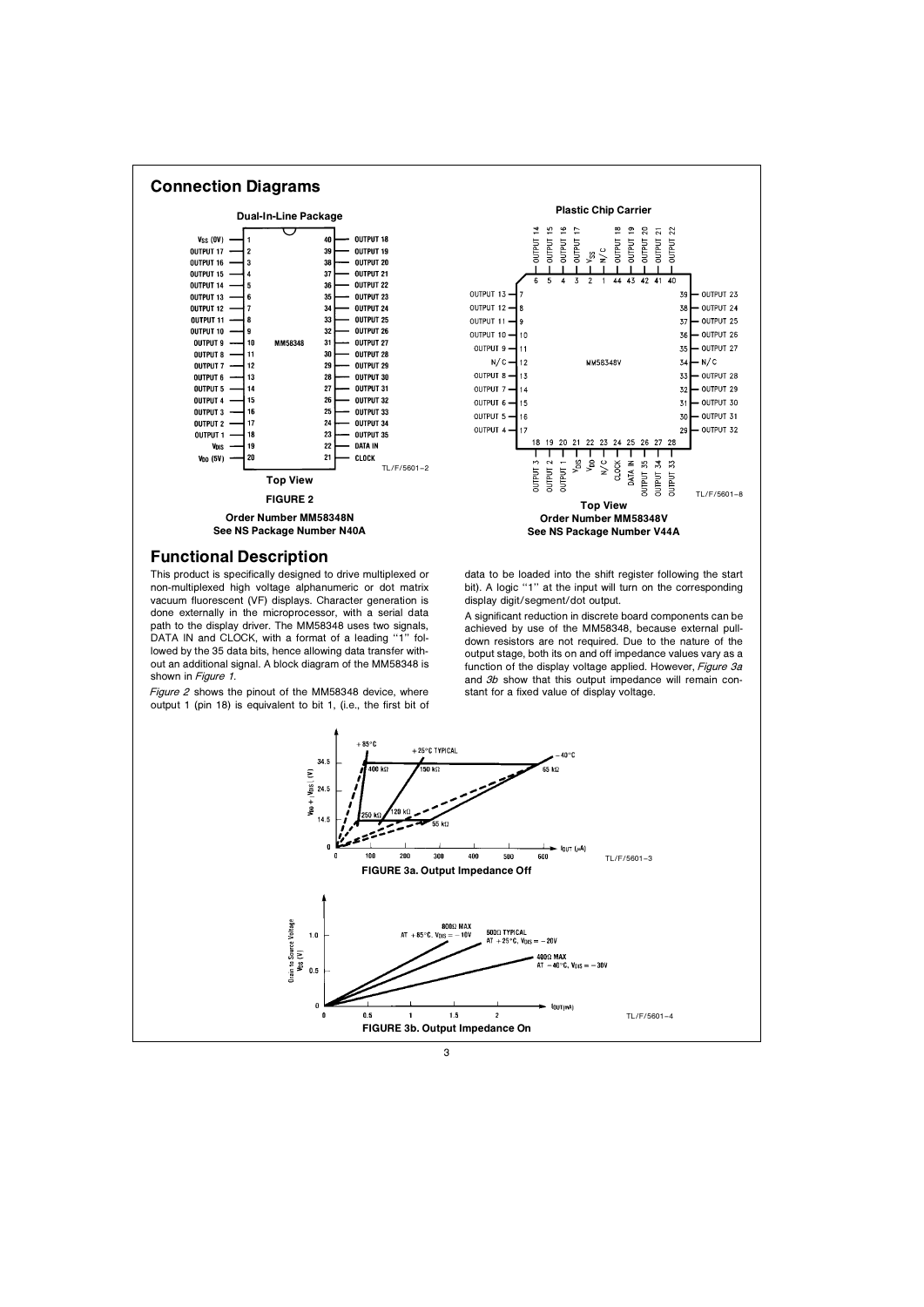#### **Functional Description (Continued)**

Figure 4 demonstrates the critical timing requirements between CLOCK and DATA IN for the MM58348

In Figure 5, a start bit of logic "1" precedes the 35 bits of data, each bit being accepted on the rising edge of CLOCK, ie a ''0''–''1'' transition At the 36th clock a LOAD signal is generated synchronously with the high state of the clock. thus loading the 35 bits of the shift register into the latches At the low state of the clock, a RESET signal is generated, clearing all bits of the shift register for the next set of data Hence, a complete set of 36 clock pulses is needed to clear (reset) the display driver at "power on" or any time, the following flushing routine may be used. Clock in 36 "zeroes", followed by a "one" (start bit), followed by 35 "zeroes". This procedure will completely blank the display. It is recommended to clear the driver at power on

Figure 6 shows a schematic diagram of a microprocessorbased system where the MM58348 is used to provide the anode drive for a 32-digit 5 x 7 dot matrix vacuum fluorescent (VF) display The grid drive in this example is provided by another member of the high voltage display driver family, namely the MM58341, which has the additional features of a BLANKING CONTROL pin, a DATA OUT pin, and an EN-ABLE (external load signal) pin

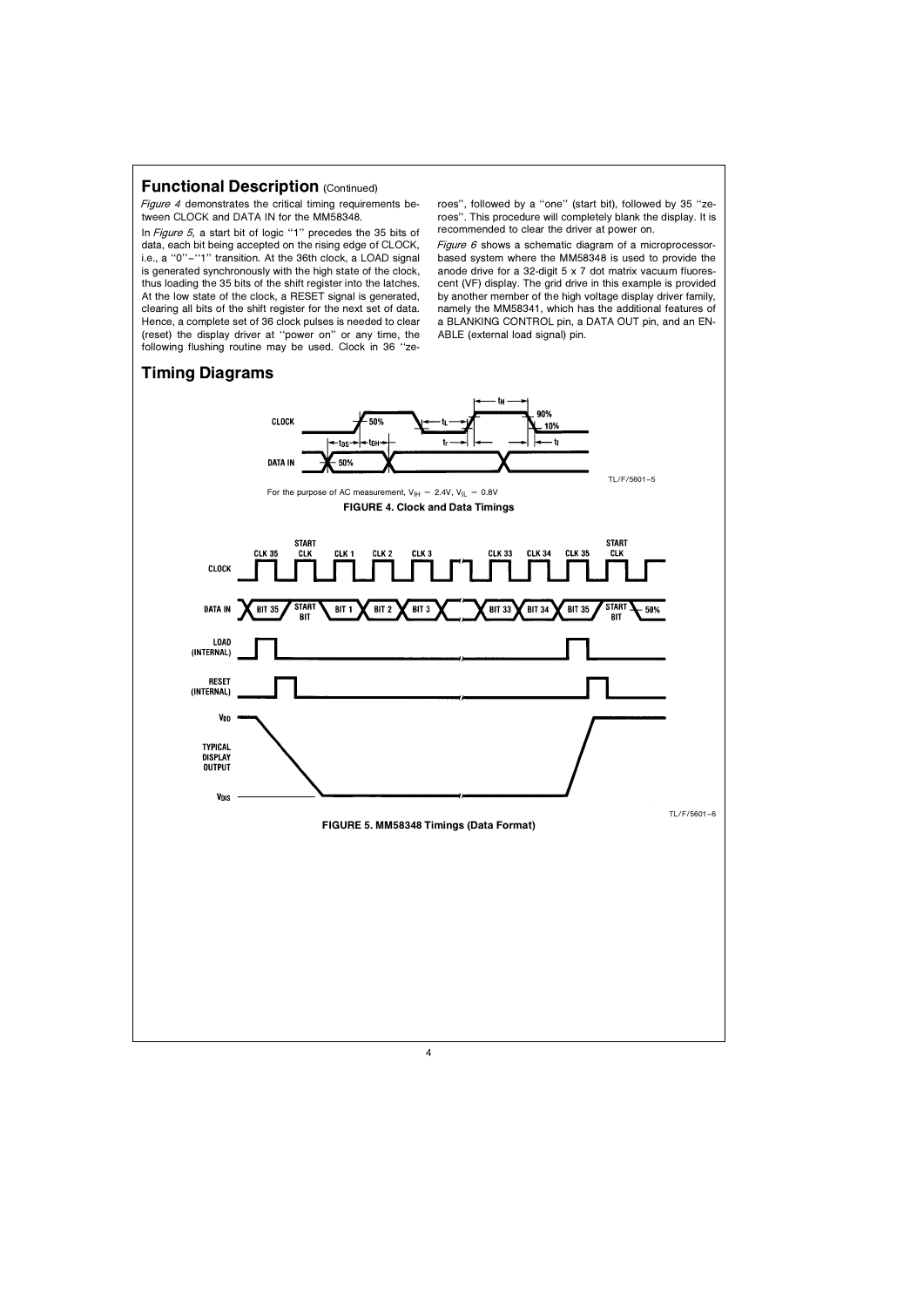

5